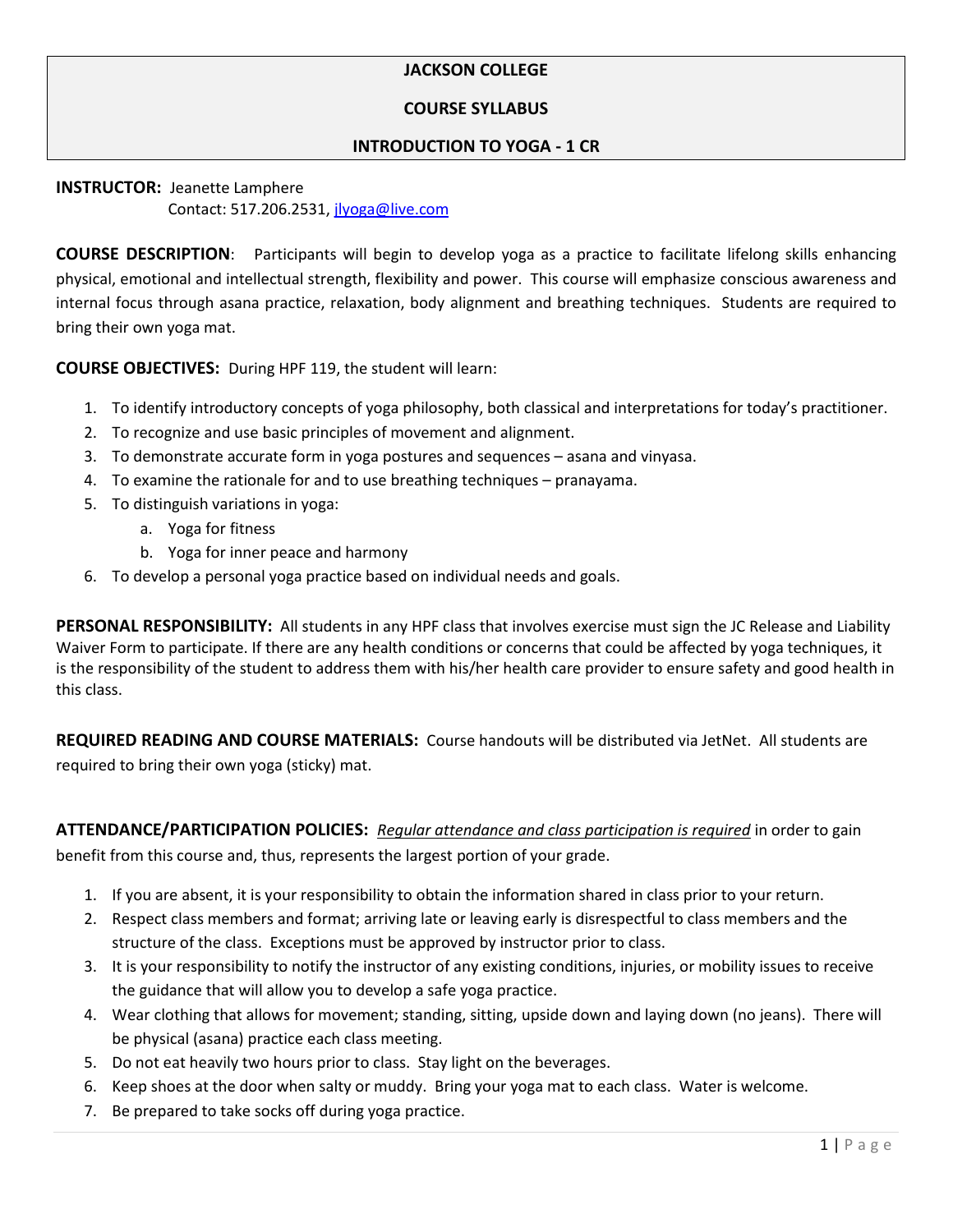### **CLASS SCHEDULE:**

- Week 1: History and benefits of yoga, the mind body connection, koshas.
- Week 2: Annamaya Kosha body / journal due
- Week 3: Pranamaya Kosha breath / journal & reaction paper due
- Week 4: Manomaya Kosha mind / journal & reaction paper due
- Week 5: Vijnanamaya Kosha wisdom / journal & reaction paper due
- Week 6: Anandamaya Kosha bliss / final exam review / journal & reaction paper due
- Week 7: Final exam / journal due / reaction paper due

#### **GRADING:**

| Attendance and participation (10 points class x 7 classes)  | 70 points  |
|-------------------------------------------------------------|------------|
| Five one-page reaction papers                               | 50 points  |
| Journals (5 points per week {2 entries minimum} x 6 weeks)  | 30 points  |
| Final - Written Exam (30 pts) + Eight Posture Demo (20 pts) | 50 points  |
| Total                                                       | 200 points |

- **Regular attendance** (70 pts. = 10 pts./class)
	- $\circ$  Present and participate for entire class period = full points
	- $\circ$  Arrive late/leave early/partial participation in discussion or physical practice = partial points
	- $\circ$  Absence = no points
	- $\circ$  Active, regular participation is expected in order to achieve class objectives. Thus, your grade will be deducted by 0.5 upon a second absence. (Example: 2.5 will be lowered to 2.0 for a second absence.) If two consecutive absences occur by mid-term (end of wk. 3) without any communication to the instructor, the student will be dropped from the class. Three classes, missed for any reason, no grade above a 1.5 will be earned.

**Five one-page reaction papers** *due via JetNet by the beginning of each class* (10pts. each - 50 pts. total)

- $\circ$  Beginning week #2 and each week thereafter, you will be assigned two articles to read. You will select one and write your reaction to the material presented.
- o Papers summarize **your opinion** of an article as related to personal experience/observation
	- **Pick two to three points from an article to develop response from**
	- Use "I" and then say why
	- Do not write in the third person--"one must...", "everybody would...", "people should..."
- $\circ$  You may type your entry directly into the submission box, OR you may use Microsoft Word or a compatible word processing application to complete this written assignment per the guidelines below:
	- Use Times New Roman, 12-point font, and 1" margins.
	- **Maximum length is two double-spaced pages.**
	- Save the assignment as *"first initial & last name\_article title," e.g.,* jlamphere\_Asana 101, in a .doc (Word), .pdf (portable document format), or .rtf (rich text format) format and upload it as an attachment via JetNet.
- $\circ$  If >3 basic spelling/grammar errors are identified, papers can be reduced by 2 points
- $\circ$  Papers are due by the beginning of class the following week from when they were assigned, regardless of class attendance
	- Late papers will be marked down as follows:  $\leq 1$  week = -3 pts.; >1 week = -5 pts.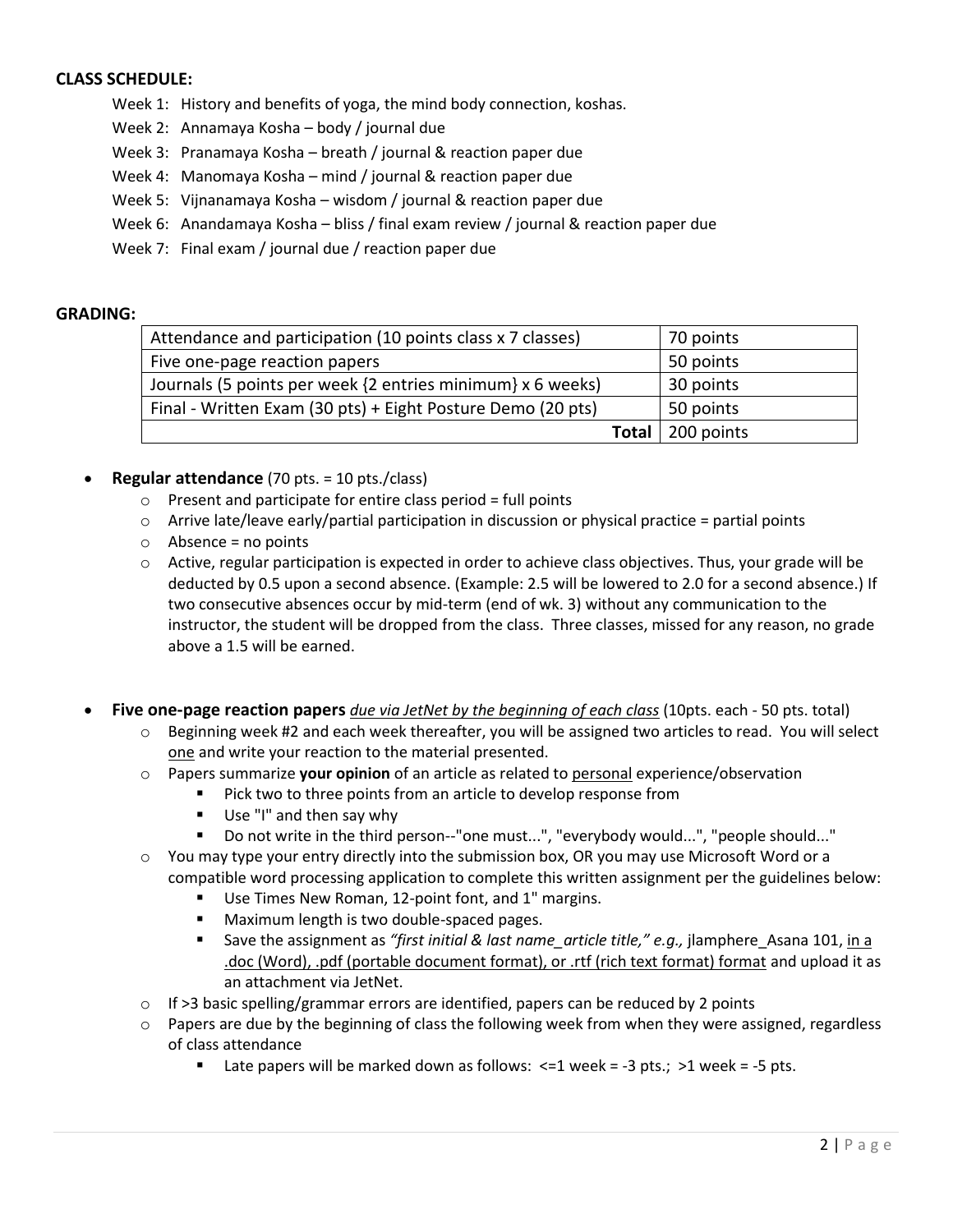- **Home Journal** *(2 entries per week) due via JetNet by the beginning of each class* **(30 pts.)** 
	- $\circ$  A place to journal your yoga experiences outside of class and/or off your mat
		- **Answering the questions/prompts provided is optional**
	- $\circ$  You may type your entry directly into the submission box, OR you may use Microsoft Word or a compatible word processing application to complete this written assignment per the guidelines below:
		- Use Times New Roman, 12-point font, and 1" margins
		- Date each entry and separate entries with a blank line.
		- All 12 entries may be stored in a single document
		- Save the assignment as "*first initial & last name\_journal," e.g.*, jlamphere\_journal, in a .doc (Word), .pdf (portable document format), or .rtf (rich text format) format and upload it as an attachment via JetNet.
	- $\circ$  Journal entries are due by the beginning of class the following week from when they were assigned, regardless of class attendance
		- Late journals will be marked down one point for each week late

## **Final Exam (50 pts.)**

- o Written (30 pts) Multiple choice, short answer, & T/F
- o 8 asana sequence demonstration (20 pts)
- o All late exams will receive an automatic deduction of 5pts.

## **Grading Scale**

| $100 - 90%$ | 4.0 | $69 - 65%$ | 1.5 |
|-------------|-----|------------|-----|
| 89 - 85%    | 3.5 | 64 - 60%   | 1.0 |
| 84 - 80%    | 3.0 | $59 - 55%$ | 0.5 |
| 79 - 75%    | 2.5 | $<=54%$    |     |
| 74 - 70%    | 2.0 |            |     |

## **I - Incomplete**:

The incomplete grade is designed for passing students with extenuating circumstances to allow them to complete the course requirements after the semester or session has ended. For the current JC Incomplete grade policy, please visit: <http://www.jccmi.edu/policies/Academics/Policies/1003.pdf>

#### **EXTRA CREDIT OPPORTUNITIES:**

*Note: All current assignments must be turned in before extra credit papers will be accepted.*

- Students may submit up to two extra credit reaction papers, responding to course handouts not previously used for a regular weekly assignment. Extra credit papers can be worth up to 5 points each. The document(s) should be uploaded into one of the Extra Credit assignments found on JetNet in week one.
- Students may earn 3 points of extra credit for completing the course survey, found in week 6.

**BENEFIT POLICY:** Students enrolled in any JC HPF class have the benefit of being able to use the Weight Room in the Fieldhouse during its public hours for additional exercise opportunities. They may also attend other LTL activity classes free of charge (where space permits). The JC Release and Wavier Form must be signed and respectful participation is expected. For information on class times and Weight Room hours, visit the Fieldhouse office.